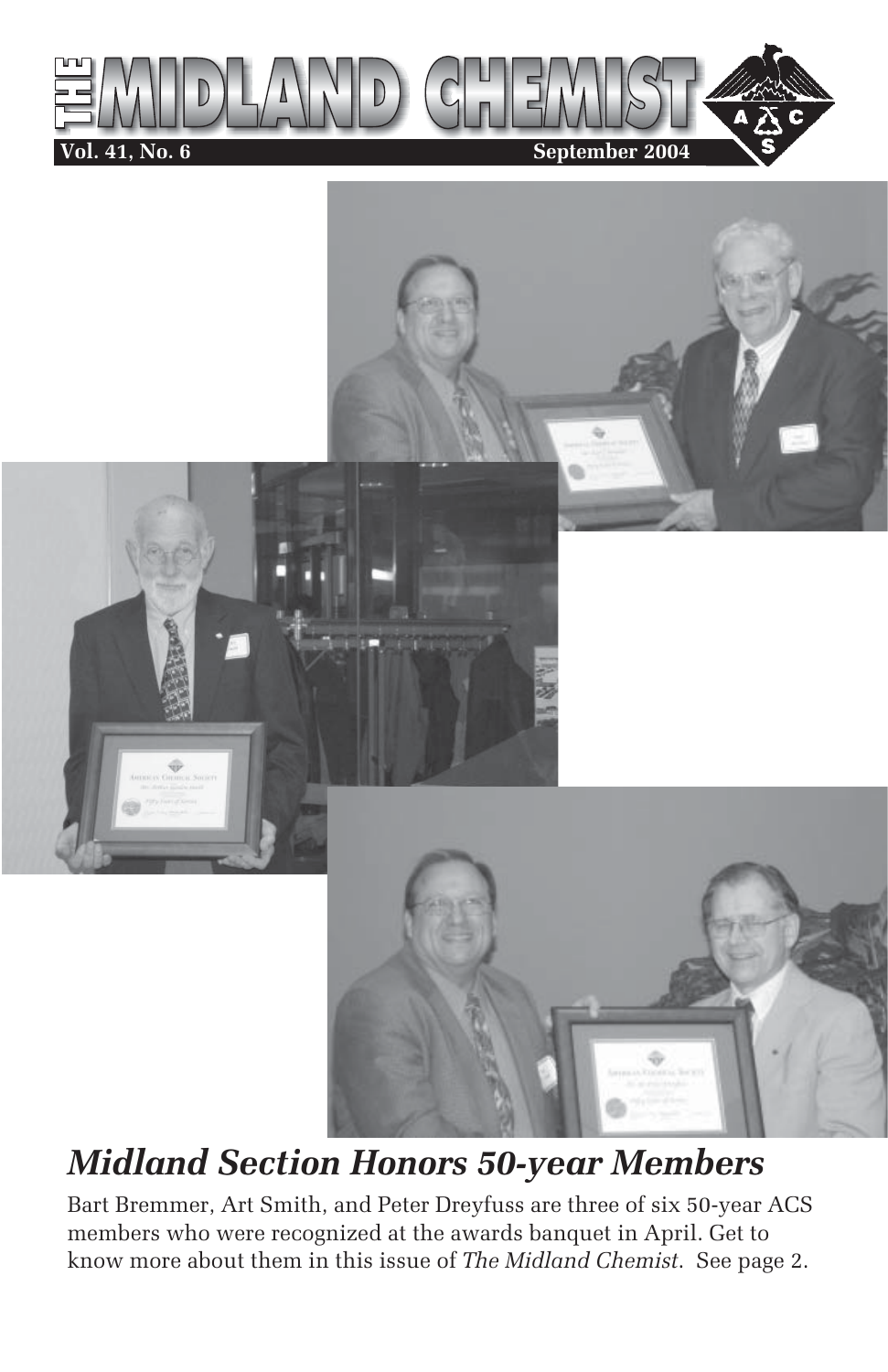

Volume 41, Number 6 September 2004

### *In This Issue...*

| Call for Nominations: Nominees Sought for Section Positions  9 |  |
|----------------------------------------------------------------|--|
|                                                                |  |
|                                                                |  |
|                                                                |  |
| Important Dates on the ACS Midland Section Calendar  14        |  |

*The Midland Chemist* is published eight times a year by the Midland Section of the American Chemical Society.

American Chemical Society Midland Section PO Box 2695 Midland, MI 48641-2695 http://membership.acs.org/M/Midl

#### *Volunteer Staff*

| 989-832-7485                        |  |
|-------------------------------------|--|
| ann.birch@editech-mi.com            |  |
|                                     |  |
| Angelo Cassar  Photographer, writer |  |
| Kristine Danowski  Writer           |  |
|                                     |  |
|                                     |  |
| James R. Birch  Design, layout      |  |

Please submit all articles and photographs to the editor, Ann Birch. Instructions for article submission are on the Midland Section web site, as is contact information for other staff members. Authors can also contact Ann directly with any questions.

Neither *The Midland Chemist*, nor the Midland Section, nor the American Chemical Society assumes any responsibility for the statements and opinions advanced by contributors of or to *The Midland Chemist*.

© Copyright 2004 Midland Section of the American Chemical Society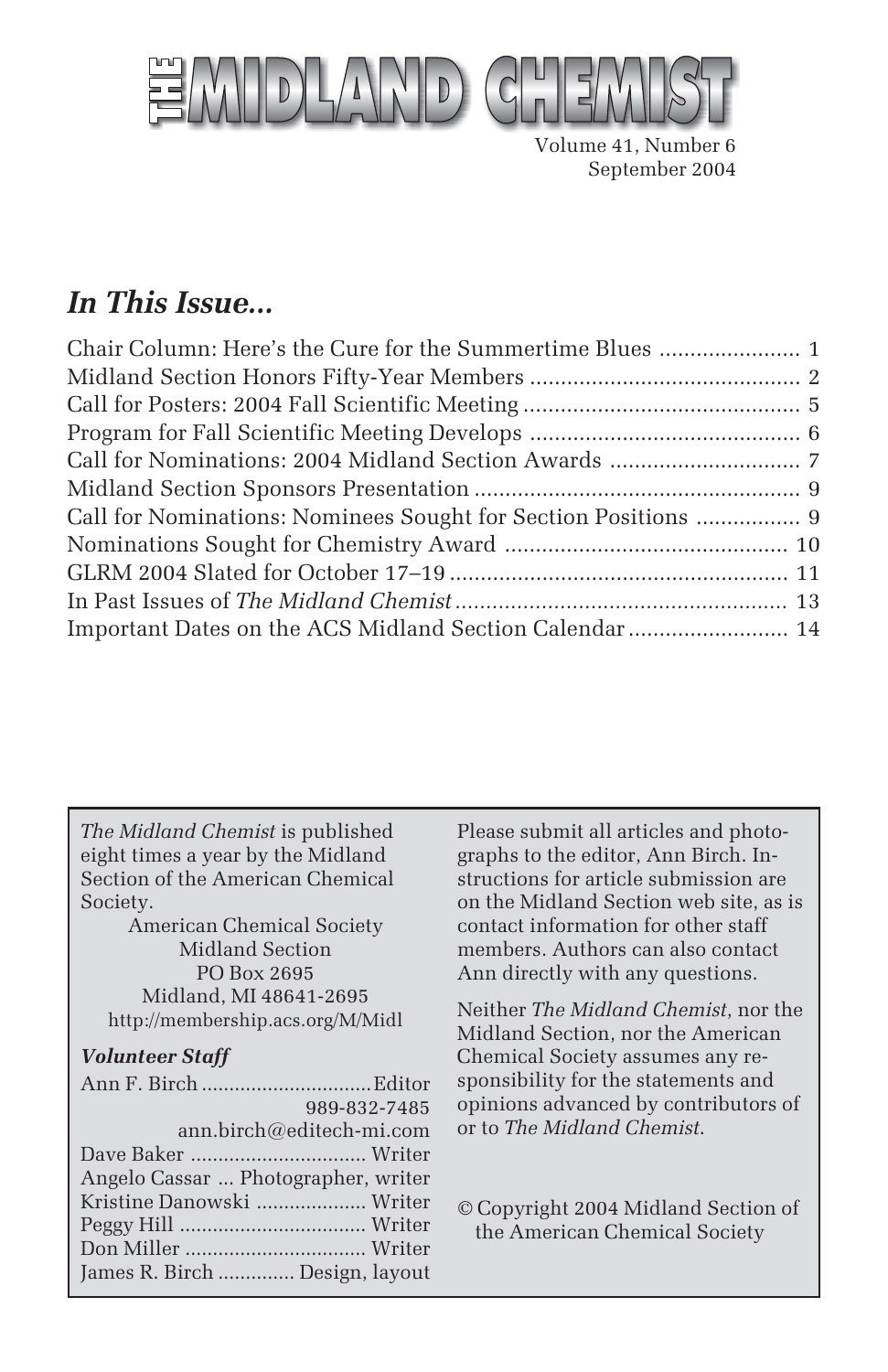### *Chair Column* **Here's the Cure for the Summertime Blues**

**S**ummer is over, vacations are done, and school  $\bigcup$  is about to begin. Summer sure didn't last long. But we're headed into the Midland Section's busiest season. The Fall Scientific Meeting is coming up in October. This is the 60th year that the meeting has been held, and it promises to be a good one. Focusing on economic development in Michigan, it follows the lead of the green chemistry theme from last year in taking a broad view of issues of concern to Midland Section members and chemical professionals in general. There's still time to submit poster abstracts (see page 5). And don't forget, attendance is not limited to



Joe Ceraso, Chair ACS Midland Section

Midland Section members, so bring a friend or colleague. You may find it a refreshing break from what is, for most of you, an overwhelming and focused workload. Our thanks to leaders Dale LeCaptain and Buford Lemon for their efforts in putting this meeting together.

You'll also notice in this issue of *The Midland Chemist* that we have a call for nominations for Section offices (see page 9). We still have some positions where we do not have candidates and even for those positions where we do, nominations are still open. If you're interested in finding out more about a position, go to the Leaders page on the Section web site (http://membership.acs.org/m/midl/). You'll see a list of the current leaders and links to the by-laws that describe the various positions. And you can always contact any of the leaders listed to get more information. Remember, you don't have to be nominated by someone...you can nominate yourself! However, even if you cannot run for office this time, board meetings are always open...come and see what's happening in the Section.

Another event that may seem a long ways in the future but is developing now and will continue to develop over the next year is the 2006 Great Lakes Regional Meeting, which is the responsibility of the Midland Section. Kurt Brandstadt is heading up this effort and although the committee is already hard at work, I'm sure they could use more help. Just contact Kurt for more information (kf.brandstadt@dowcorning.com 989-496- 5185).

Joseph M. Corso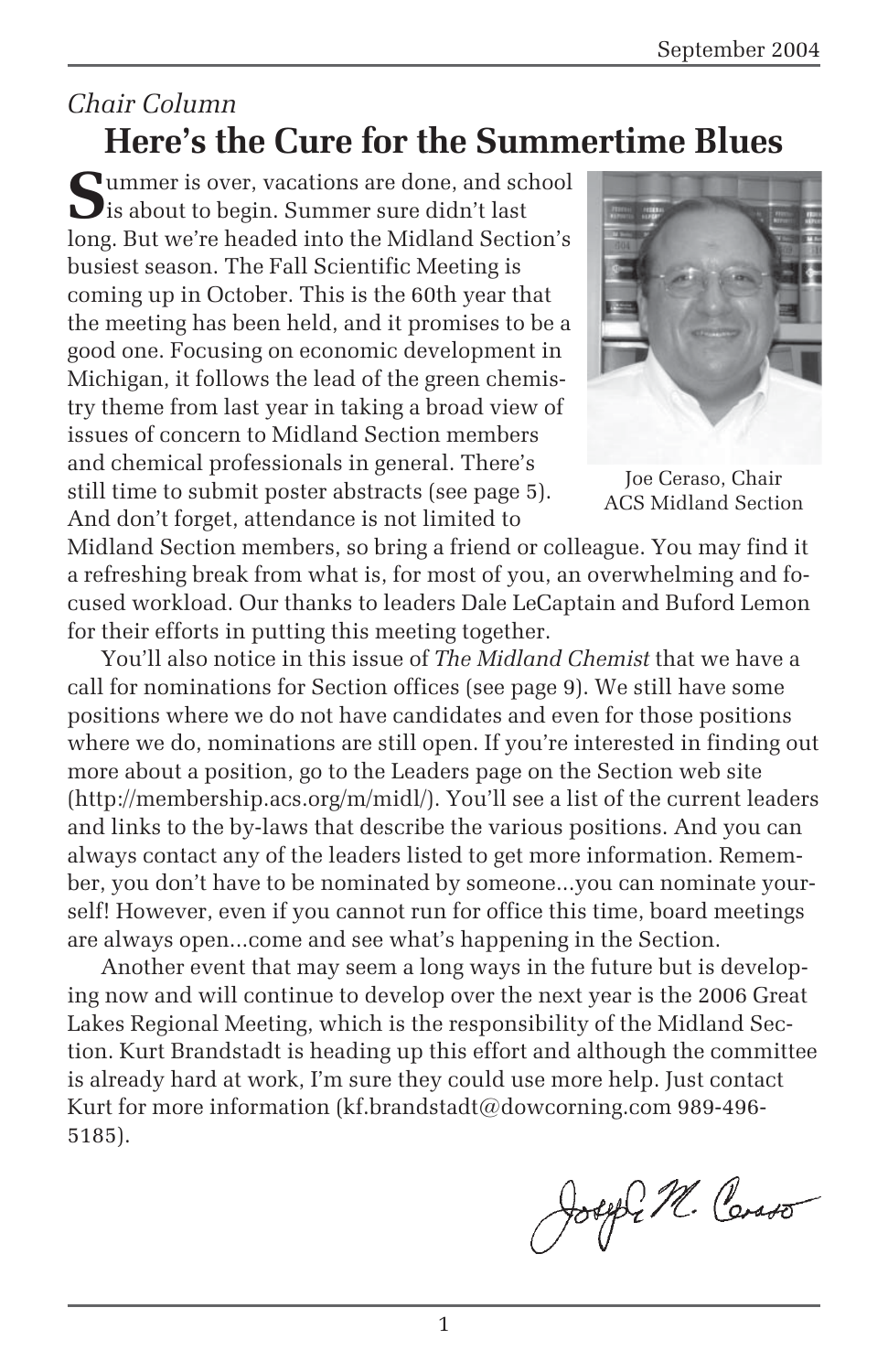# **Midland Section Honors Fifty-Year Members**

*By Peggy Hill*

It is no small event when a member reaches his or her 50-year milestone<br>
of service and commitment to the field of chemistry. Special recognition Lof service and commitment to the field of chemistry. Special recognition is due to these members who have, for an extraordinary period of time, chosen to serve, participate, and mentor others in the chemical sciences. Six Midland Section members were recently honored at the Spring Awards Banquet for their 50-year association with the ACS. Five of the honorees are featured below.

**M. Peter Dreyfuss** is a familiar name to *The Midland Chemist*. He and his wife, Pat, have contributed a great deal of time and energy to the Midland Section. His professional career has been no less stellar. After completing a bachelor's degree at Union College (Schenectady, NY) in 1952 and a Ph.D. at Cornell University in 1957, Pete became a research scientist at B.F. Goodrich, specializing in new polymer development. In 1963, he and Pat spent two years at the University of Liverpool where Pete did postdoctoral work on



polyether/oxonium ion reactions. In 1965, the Dreyfusses returned to the States and B.F.Goodrich where Pete took up a senior research position with an emphasis on polyethers, PECH, and Ziegler catalysis. In 1984 he moved to Michigan Molecular Institute (MMI) as a senior research scientist and research professor. Pete retired from MMI in 1990.

Since then, Pete and Pat have been very active in the Midland Section developing *Odyssey of the Mind* and *Kids and Chemistry* programs. Pete served as Section Chair in 1991, a year that the Midland Section was awarded an Outstanding Section Award from the national ACS. He also served as program chair for the 1990 Central Regional Meeting hosted by the Midland Section and has served several terms as a director of the Midland Section. When not busy here in Michigan, Pete and Pat enjoy traveling and spending time with their grandkids on the west coast. They reside in Midland.

**Carlos M. Bowman** has a thirty-five year history with The Dow Chemical Company, serving as project leader and then director of the computation research laboratory from 1957 until 1980 when he took on project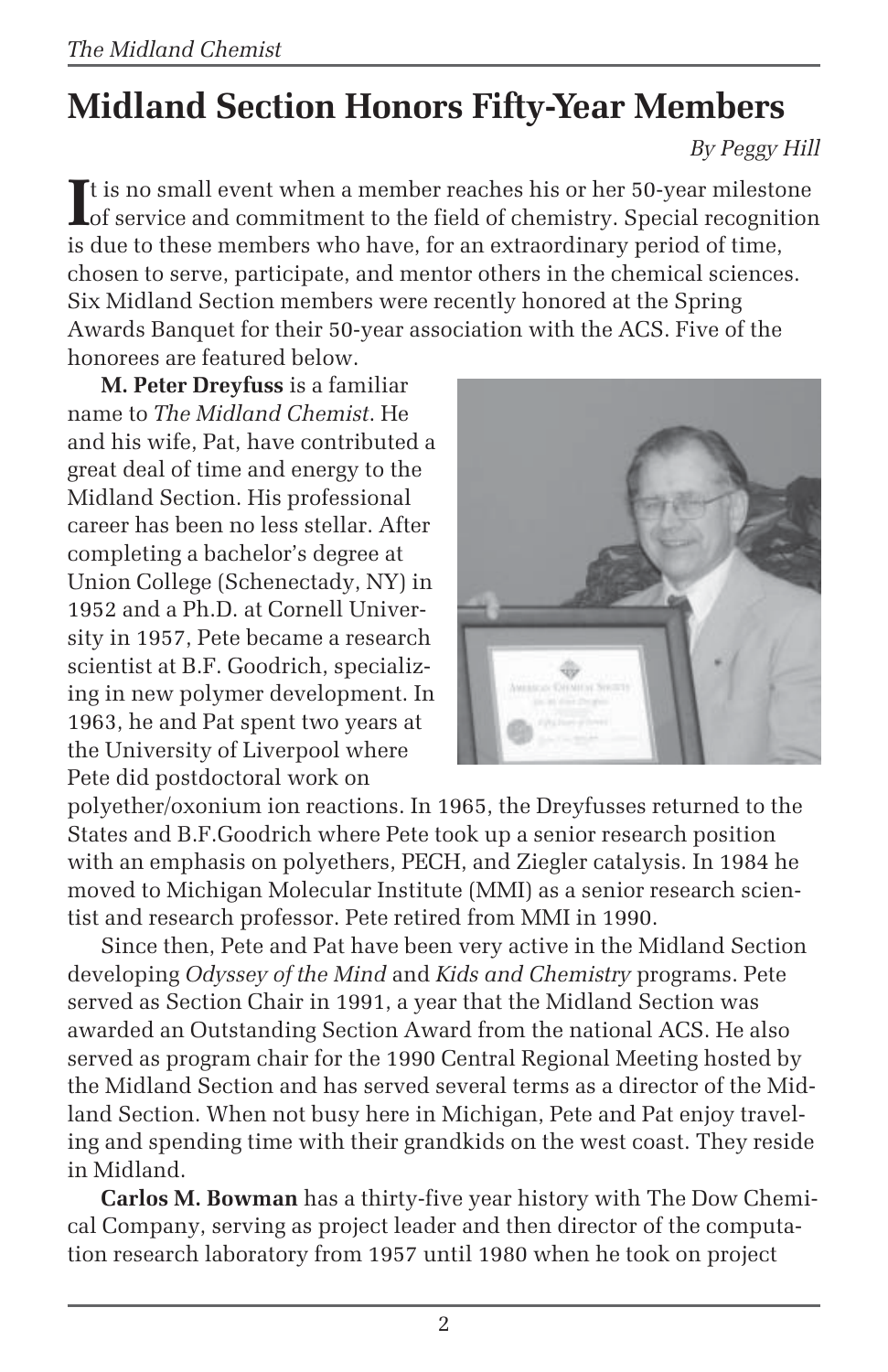direction of TSCA implementation (compliance with the Toxic Substance Control Act). Following TSCA management, he continued to develop databases for Dow from 1986–1992. Throughout his career, Carlos was quite active in the Chemical Information Division of the ACS, serving in the division officer group in 1987–88.

His formal education took place at the University of Utah, where he earned a bachelor of arts degree in 1954 and a Ph.D. in 1957. In his community, Carlos is very highly spoken of for his contributions to the Boy Scouts and youth organizations within the Church of Latter-Day Saints. After retiring from Dow in 1992, he and his wife, Ann, made significant contributions as volunteers in Latin America, serving there for six years as missionaries for the Church of Latter-Day Saints. They currently live in Midland.

**Bart J. Bremmer** spent the bulk of his career at The Dow Chemical Company (1957–1992), where he served as business development manager/laboratory director in new products development. More recently, he continues work with Omni Tech International, where he has been since 1992. At Omni Tech, Mr. Bremmer is a development manager pursuing research into new industrial uses for soybeans.

In earlier years, he completed a bachelor of science degree in 1950 at the University of Leiden, The Netherlands, and then came to the United



States and worked as a chemist at Grand Rapids Varnish from 1954–57 before joining The Dow Chemical Company in 1957. Shortly thereafter (1962), he earned a master of science degree at Michigan State University. Bart resides in Midland, Michigan, with his wife of 50 years, Anita, and keeps fit as an avid swimmer.

**Douglas E. Leng** retired from The Dow Chemical Company in 1996, having had a distinguished 40-year career as a senior research scientist involved in new engineering/computational technology in separations and mixing research. Among his many accomplishments, Doug received the 1995 AIChE North American Mixing Forum Award for Excellence in Mixing Research and Practice, authored eight publications, developed eight patents, and received the Dow Gold Medal in 1993. Testimonials by colleagues exemplify Doug's influence as a scientist, role model, and mentor.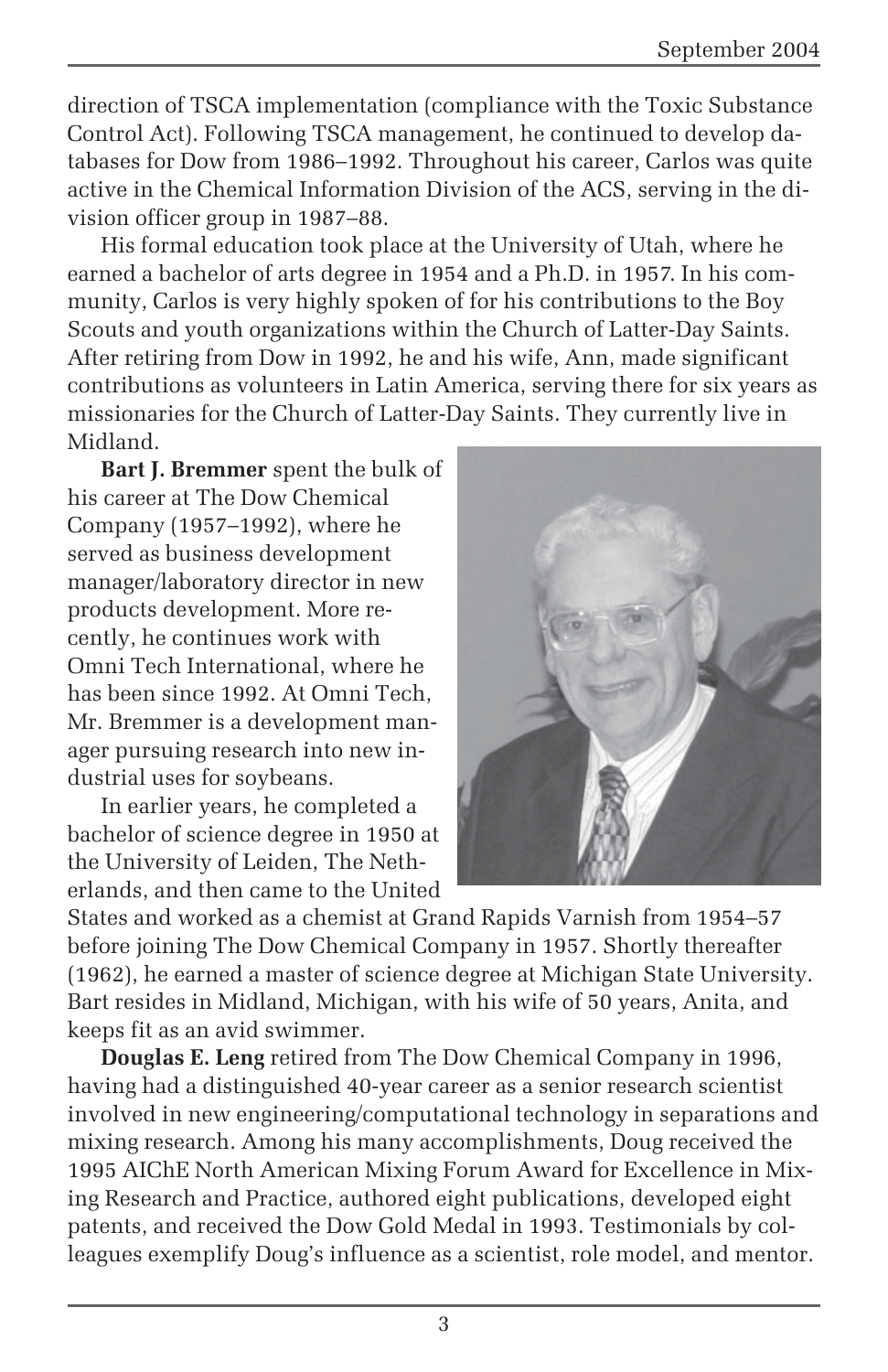#### *The Midland Chemist*

Doug's formal education began at Queens University (Kingston, Ontario) where he earned a bachelor of science degree in 1951 and a master of science degree in 1953. He completed his doctoral work at Purdue University in 1956, and shortly thereafter joined The Dow Chemical Company. Now retired, Doug and his wife, Dr. Marguerite Leng, reside in Midland. Post-retirement efforts on Doug's part include authorship of a chapter to be included in the *Handbook of Industrial Mixing Technology*, consulting, traveling, and photography.

**Arthur G. Smith** has enjoyed chemical education so much since he began teaching at Delta College in 1970 that he hasn't been able to leave the classroom. Officially retiring as associate professor at Delta in 1996, Art has spent the intervening seven years as emeritus faculty at Delta and adjunct professor at Saginaw Valley State University and Central Michigan University. His passion for teaching and engaging with students keeps him, in his own words, "still teaching after all these years!" His effectiveness as a teacher is as well known as his passion for teaching. Numerous colleagues have



spoken of Art's ability to engage students in chemistry and show them chemistry's relationship to the wider world.

Earning a bachelor of science degree in chemistry at Sioux Falls College (Sioux Falls, SD) in 1953, followed by a master of arts degree in chemistry at the University of South Dakota (Vermillion, SD) in 1956, Art came to the Dow Corning Research Department where he worked until 1960. He then attended Colgate Rochester Divinity School (Rochester, NY), where he earned a bachelor of divinity degree in 1963. He began teaching at Delta College in 1970 after a few more years at Dow Corning.

Art has been and continues to be very active in the Midland Section. He has served many posts, including advising the student affiliates at Delta College from 1970–96. Most recently, Art served as section chair in 1998, as member of the long-range planning committee in 1999, and as director from 2000–03. He's been seen keeping fit running through his Midland neighborhood, where he and wife Darlene make their home.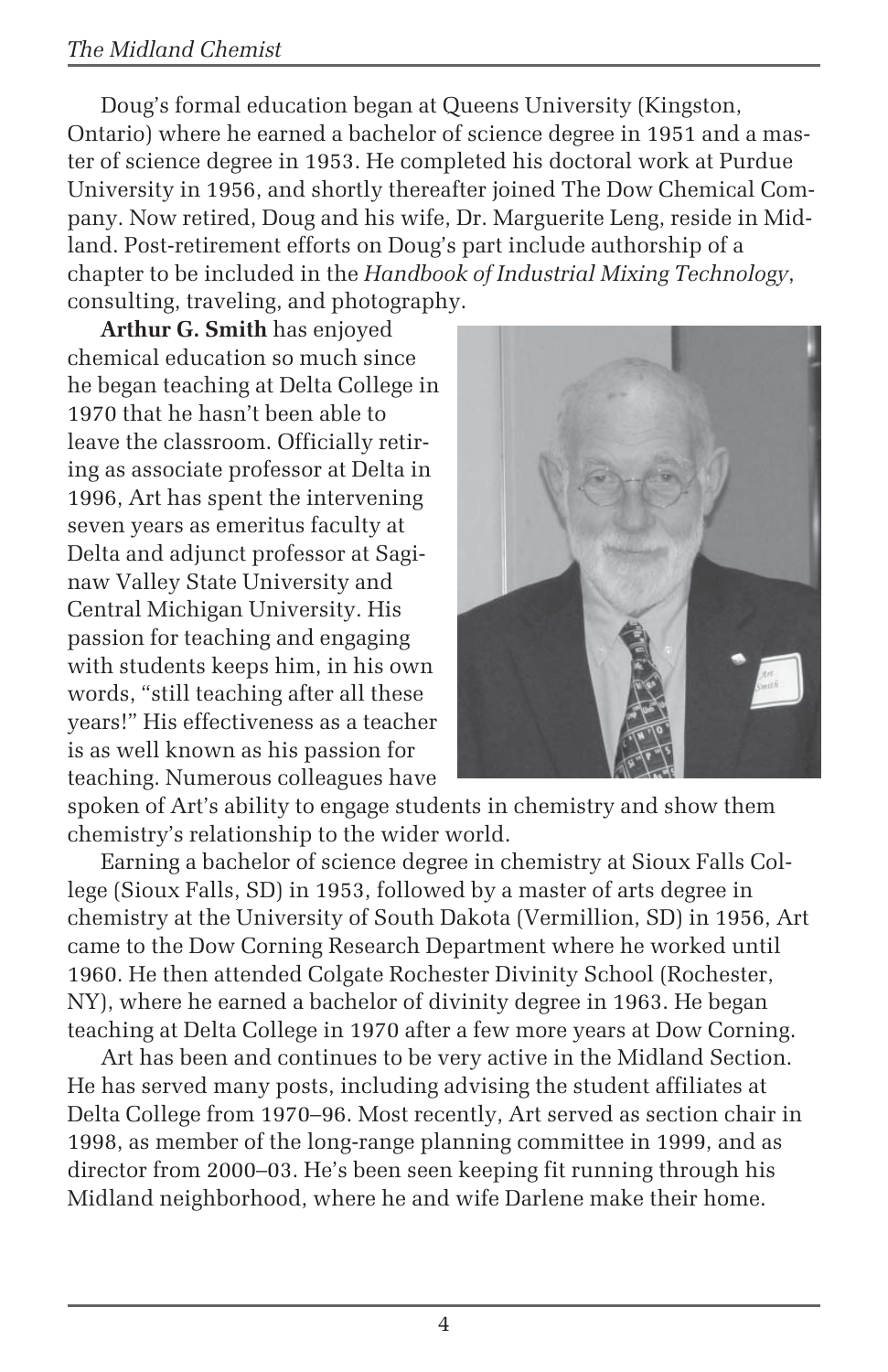*Call for Posters*

# **2004 Fall Scientific Meeting**

**Please consider presenting a poster at the Fall Scientific Meeting, which** will be held on Friday, October 22, 2004. Abstracts are being accepted now through September 15, 2004. All areas of chemistry and chemistryrelated topics are invited. For more information about the meeting check http://membership.acs.org/m/midl/fsm04/index.htm.

### **Abstract Format**

Each abstract should contain; title, author(s) and author(s) affiliations, and abstract body text. The format specifics:

- Single spacing with blank line between title and author and between author and abstract body text
- Times New Roman size 12 font (or comparable)
- Submitted as an e-mail attachment in either Microsoft Word or Adobe Acrobat (pdf) format.
- 225 words or fewer
- Presenting author's name underlined (Note: The e-mail address of the submitter will be the default contact person for all additional information.)

E-mail abstracts to: vohs1jk@cmich.edu. Address questions to: Jason Vohs, Department of Chemistry, Central Michigan University, vohs1jk@cmich.edu.

Do you want to help with the planning of this year's meeting? Contact either Dale or Buford and we'll get you involved.

Dale LeCaptain Buford Lemon lecap1dj@cmich.edu blemon@dow.com Central Michigan University The Dow Chemical Company (989) 774-3993 (989) 636-4189

### *We're responsible . . .*

In 1988, the American Chemistry Council (ACC) launched Responsible Care® to respond to public concerns about the manufacture and use of Chemicals. Through this initiative, Dow Corning Corporation and other ACC members and partners are committed to continually improving our responsible management of chemicals.

We're responsible because we care.

#### **DOW CORNING**



© 2001 Dow Corning Corporation. *Dow Corning* is a registered trademark<br>of Dow Corning Corporation. *Responsible Care* is a registered service mark<br>of the American Chemistry Council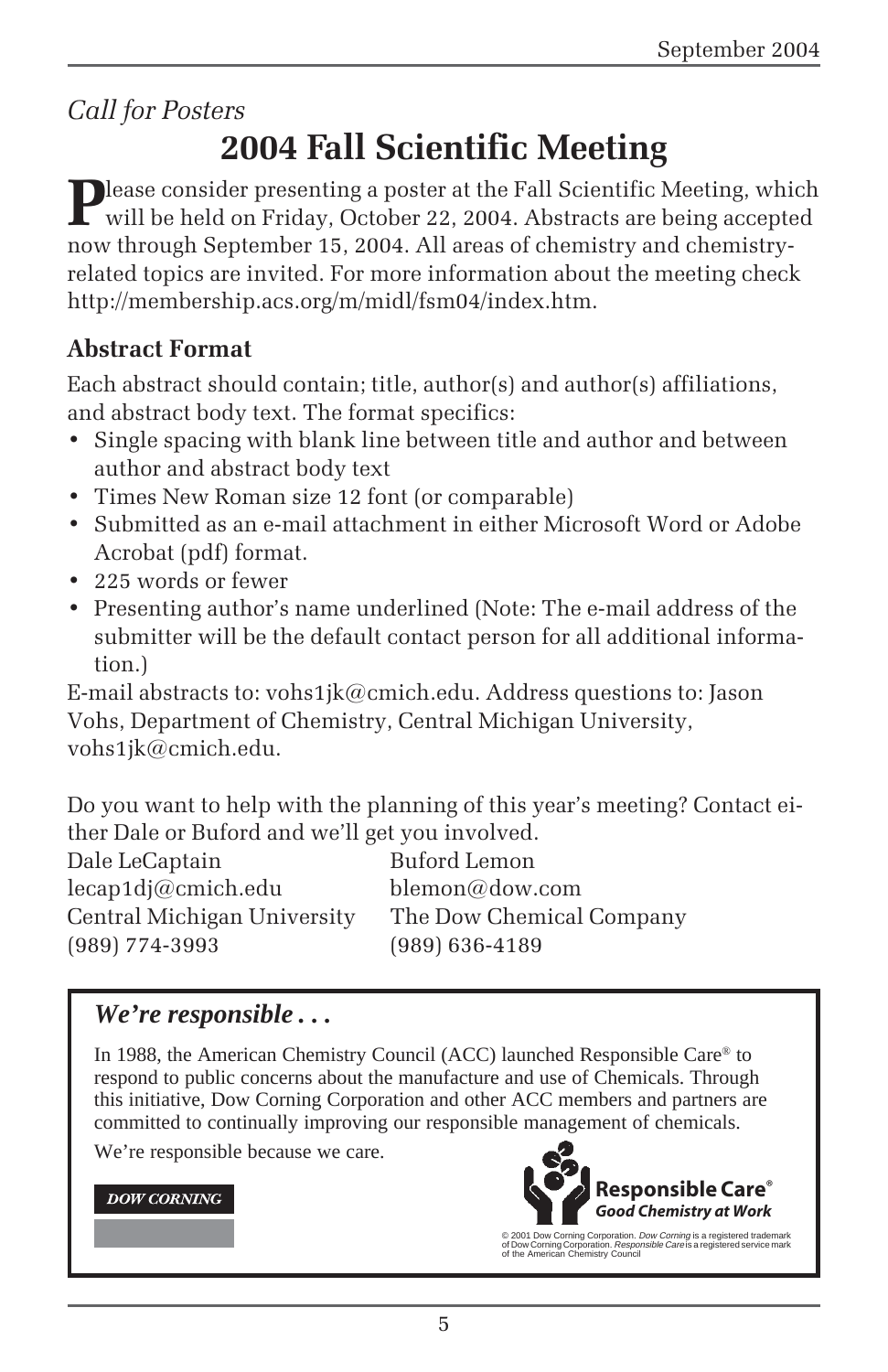# **Program for Fall Scientific Meeting Develops**

*By Dale LeCaptain*

In the sixty years since the first scientific meeting of the ACS Midland<br>Section there has been a significant amount of change in the economy Section there has been a significant amount of change in the economy of mid-Michigan. The  $60<sup>th</sup>$  annual Fall Scientific Meeting, Friday, October 22, will tackle the economic development in an ever-changing chemical world. Drawing from the direction of the Michigan Economic Development Corporation (MEDC), the theme this year focuses on the Technology Tri-Corridor of Advanced Automotive Technology, Life Sciences, and Homeland Security and how they will play a major role in the future success of our region.

The meeting will follow the format of the recent past with a morning workshop cosponsored by the Central Michigan Research Alliance "Turning Ideas and Technology into Business." Lunch will be offered followed by a poster session featuring technical posters from local universities and companies. Exhibitors will again display their wares for scientific interests. The formal welcome and awards presentation will lead into a keynote address tentatively scheduled to be given by the Michigan head of labor and economic growth, David Hollister. The remainder of the afternoon is scheduled for talks in each of the economic development areas, all to be followed by a social hour offering the opportunity to further network with colleagues.

Last year's meeting brought together over 300 scientists from the mid-Michigan area, featured a poster session, a keynote delivered by the 2003 Presidential Green Chemistry Award winner, and numerous chemical equipment and supply vendors. The morning started with "Green Chemistry Principles and Practices" co-presented by the Green Chemical Institute and EPA, followed by lunch and the poster session. Professor Richard Gross of Polytechnic University delivered the keynote address "Advances in Polyester Synthesis Using Lipase-Catalysis." The afternoon was packed with several state- and world-renowned scientists presenting their work in the areas of renewable materials and green processes.

Check out the web site for regular updates and participating speakers and vendors. We update often so be sure to check back frequently! http:// membership.acs.org/M/Midl/fsm04/index.htm.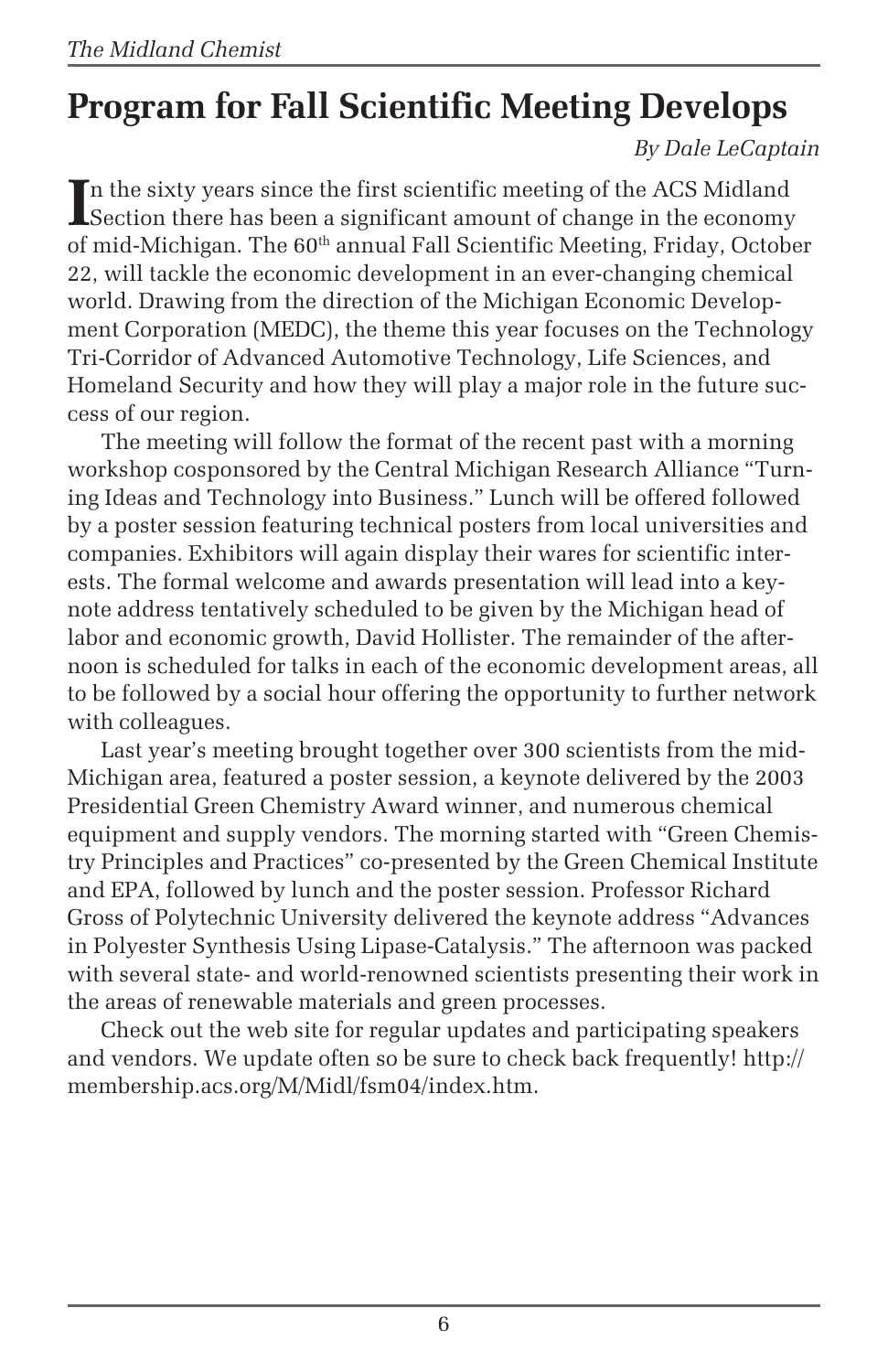### *Call for Nominations* **2004 Midland Section Awards**

#### *By Petar Dvornic*

The Midland Section—ACS offers three major awards each year for out-<br>standing performance by individuals. The criteria for each award are<br>in the standard scale in the standard scale in the standard scale in the standard sc listed below. The Awards Committee encourages all section members to nominate deserving colleagues and appreciates your efforts in helping these individuals receive recognition for their efforts.

#### *Outstanding Achievement and Promotion of the Chemical Sciences*

Each year the Midland Section honors an individual residing within the Section's geographical area who has demonstrated outstanding achievement and promotion of the chemical sciences. This award recognizes dedication and service to the chemical profession. The recipient need not be an ACS member. Nominations should include a biographical sketch, list of pertinent publications, evidence of professional growth and involvement, and letters of support from colleagues. Previous recipients are:

| 1976 | Turner Alfrey, Jr.   | 1990 | Joseph E. Dunbar   |
|------|----------------------|------|--------------------|
| 1977 | Etcyl H. Blair       | 1991 | Thomas H. Lane     |
| 1978 | David C. Young       | 1992 | Donald A. Tomalia  |
| 1979 | Vernon A. Stenger    | 1993 | Dale J. Meier      |
| 1980 | Daniel R. Stull      | 1994 | Philip T. Delassus |
| 1981 | Bob A. Howell        | 1995 | Duane B. Priddy    |
| 1982 | Wendell L. Dilling   | 1996 | Hans G. Elias      |
| 1983 | Donald R. Weyenberg  | 1997 | Ludo K. Frevel     |
| 1984 | Edwin P. Plueddemann | 1998 | Patrick B. Smith   |
| 1985 | Raymond P. Boyer     | 1999 | David E. Henton    |
| 1986 | Stanley P. Klesney   | 2000 | Steven J. Martin   |
| 1987 | Warren B. Crummett   | 2001 | Edwin C. Steiner   |
| 1988 | A. Lee Smith         | 2002 | Thomas J. Delia    |
| 1989 | Do Ik Lee            | 2003 | Robert M. Nowak    |

#### *Outstanding Service to the American Chemical Society*

The Section sponsors an annual award to recognize outstanding service to the Midland Section of the ACS. This award recognizes achievement in the promotion of the goals of ACS. Nominees shall be members of the Midland Section. Nominations should include a biographical sketch, a history of service to the Midland Section, and supporting letters from fellow ACS members. Previous recipients are:

| 1989 | David C. Young     | 1997 | Thomas H. Lane |
|------|--------------------|------|----------------|
| 1990 | Linneaus C. Dorman | 1998 | Vicky S. Cobb  |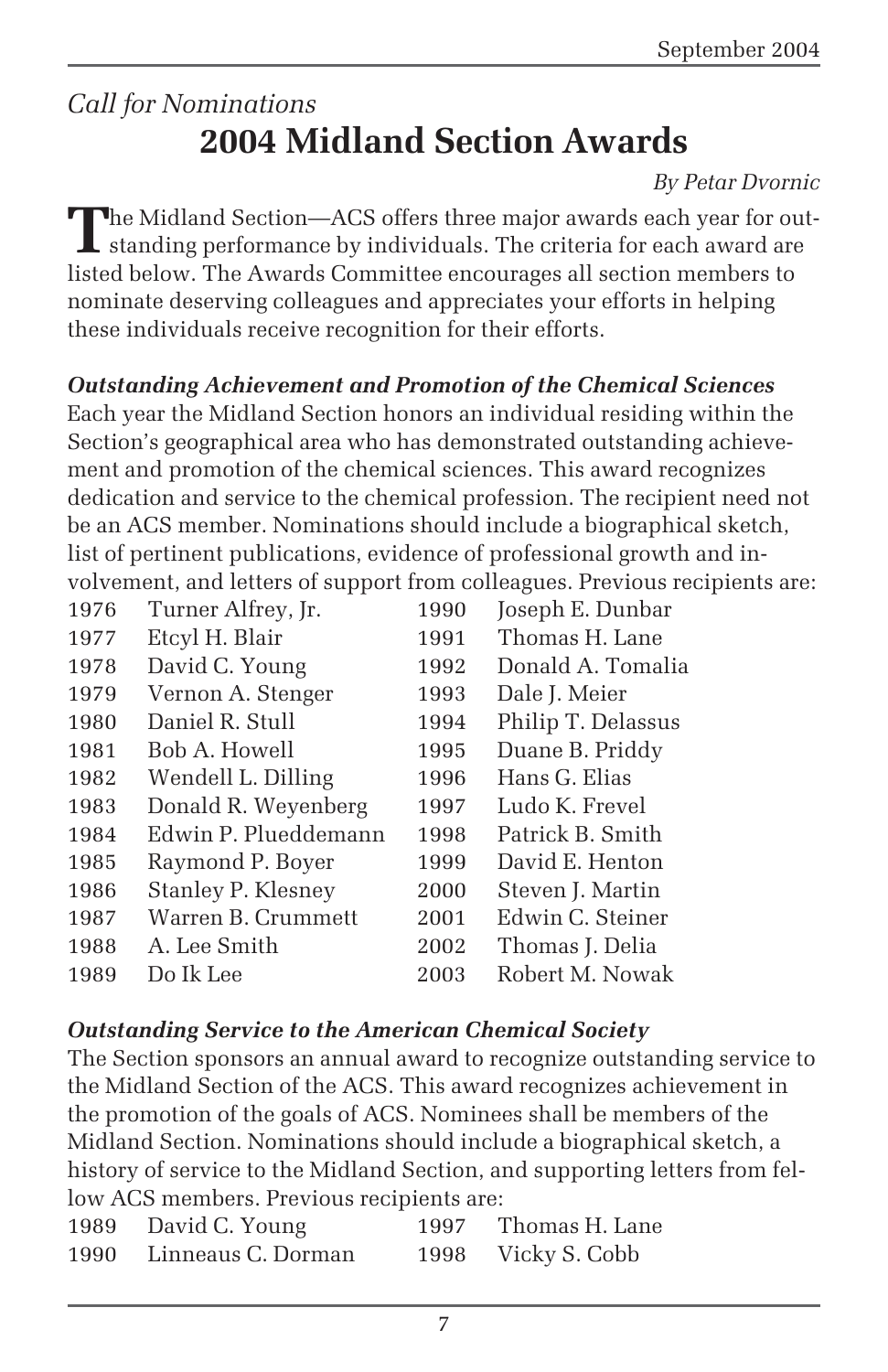| 1991 Donald R. Petersen | 1999 Theodore E. Tabor           |
|-------------------------|----------------------------------|
| 1992 Wendell L. Dilling | 2000 Peter and Patricia Dreyfuss |
| 1993 Bob A. Howell      | 2001 George W. Eastland, Jr.     |
| 1994 Eldon L. Graham    | 2002 Joan Sabourin               |
| 1995 Gretchen S. Kohl   | 2003 John Blizzard               |
| 1996 Fran K. Voci       |                                  |

#### *Outstanding Chemical Technician*

The Section presents an annual Outstanding Chemical Technician Award to an individual who has demonstrated an extremely high degree of professionalism as a chemical technician. The ACS defines a chemical technician as a person whose training includes successful completion of a two-year post-high school level chemistry curriculum leading to an Associates Degree, or the equivalent course work in a Baccalaureate program, or the equivalent knowledge gained by experience. The primary work of a chemical technician is conducting experimentation and/or correlating information to help solve chemical problems and/or discover new chemical knowledge. Criteria used to judge the award include job skills, safety, teamwork, leadership, publications and presentations, reliability, communication skills, and additional professional and community activities. Nominees must have worked for five years as a chemical technician. Chemical technicians do not need to be a TECH Division Affiliate or ACS member to be eligible for this award. Nominations should include a biographical sketch and supporting letters that address each of the criteria above. Previous recipients are:

| 1997 Connie J. Murphy | 2001 Gordon R. Roof      |
|-----------------------|--------------------------|
| 1998 David Stickles   | 2002 Cynthia J. Gould    |
| 1999 Ronald L. Good   | 2003 Robert D. Krystosek |
| 2000 Kurt A. Bell     |                          |
|                       |                          |

The deadline for receipt of nominations and all supporting materials is September 6, 2004. Nominations should be sent to:

Petar Dvornic Michigan Molecular Institute 1910 W. St. Andrews Road Midland, MI 48640

Fax (989-832-5560) or electronic nominations are also welcome. If you have questions or need additional information, please contact Petar at 989-832-5555 x 550 or dvornic@mmi.org. Nominators should provide their address and phone number in case the committee needs to contact them. We look forward to hearing from you!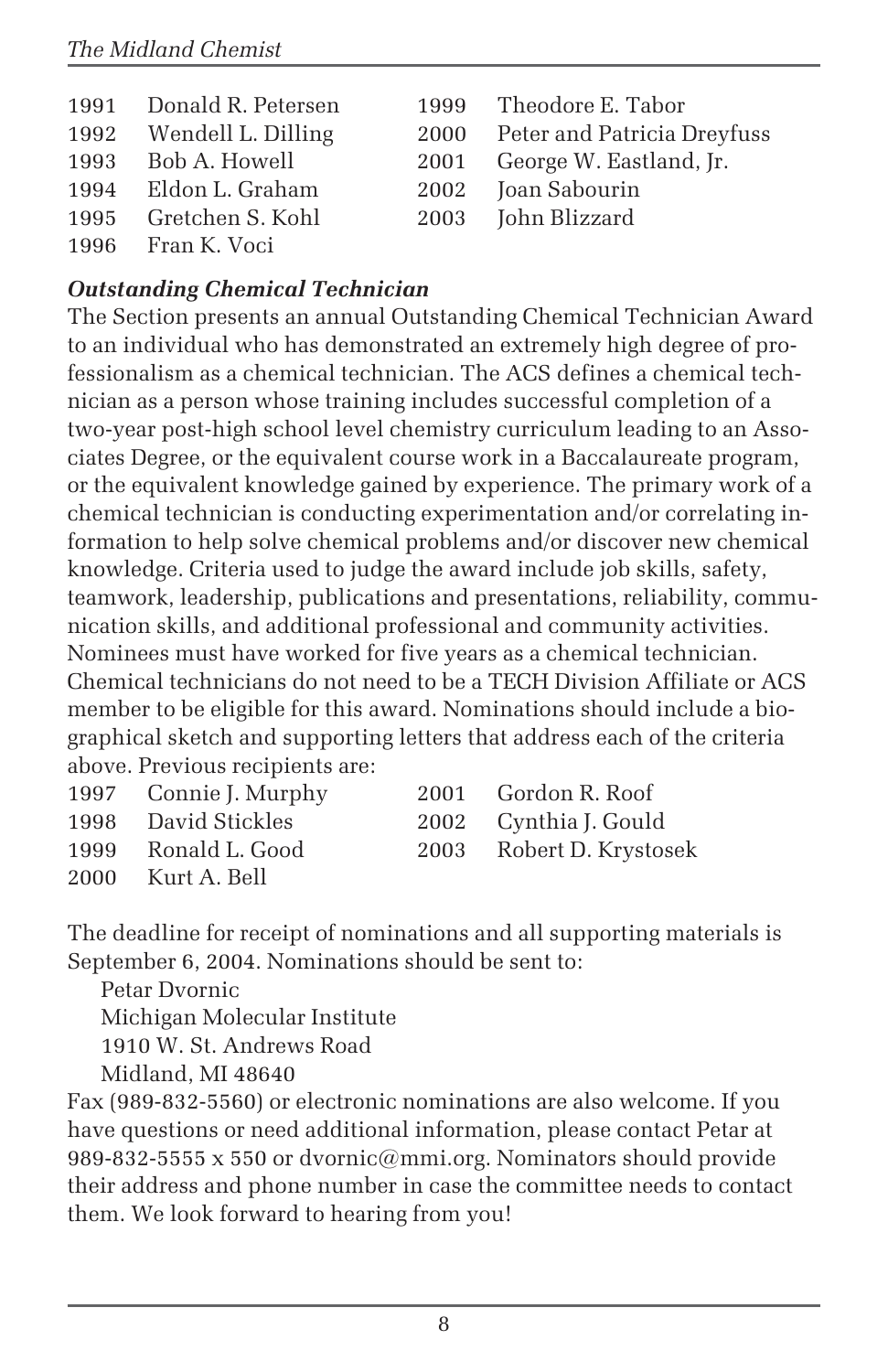## **Midland Section Sponsors Presentation**

**D**r. Gregg Zank, Chief Technology Officer at Dow Corning Corporation, will give a presentation entitled, "Innovation—Is It the Answer?" on Tuesday, September 21, 2004, at 6:00 p.m. in the Ashman Court Hotel Conference Room.

The meeting will begin with a dinner and the presentation will follow. The cost of the dinner will be approximately \$25 per person. For further information and RSVP, please contact Pat Smith at 989-636-5080 or pbsmith@dow.com.

### *Call for Nominations* **Nominees Sought for Section Positions**

*By Maneesh Bahadur*

To date, the following individuals have accepted nominations to run for elected leadership positions in the Midland Section for 2005. Chair-Elect Need two candidates Secretary (1-year term) Pamela Halpin Anita Bialek Treasurer (1-year term) Csilla Kollar Need a candidate Councilor (3-year term) Tom Lane Need a candidate Alternate Councilor (3-year term) Gretchen Kohl Need a candidate Chair, Nominations and Elections Committee (1-year term) Sheng Wang Anne Smith Director (3 positions; 3-year term) Steve Keinath Wendell Dilling Mike Owen Doug Beyer Andrew Chubb Chuck Olsen This is the final call for nominations from the general membership prior to the October election. A minimum of two candidates is needed for each

open position. Please submit any nominations by September 10 to Maneesh Bahadur, 989-496-8902, maneesh.bahadur@dowcorning.com.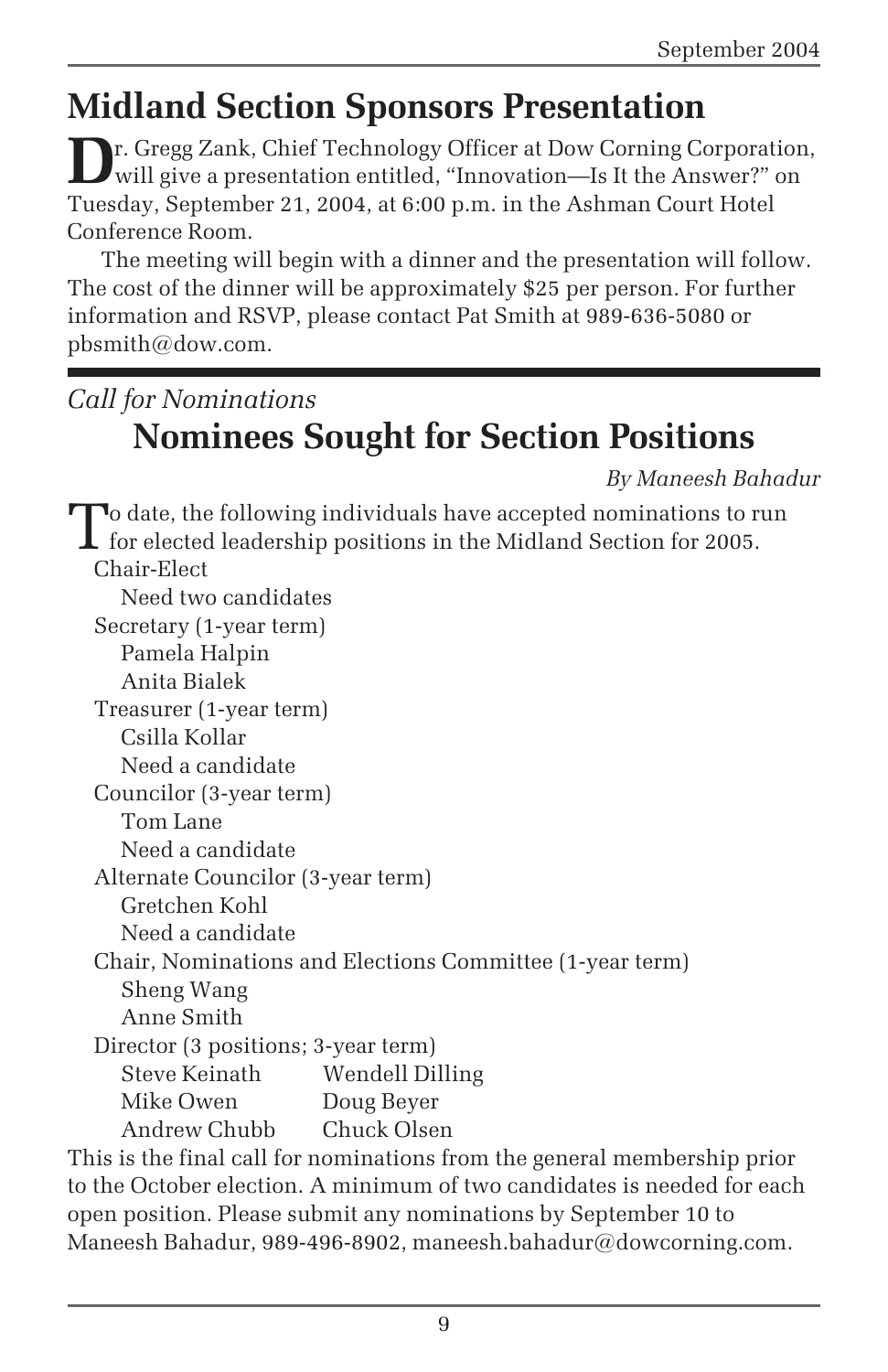# **Nominations Sought for Chemistry Award**

*By Ann Birch*

The Northeastern Section of the American Chemical Society is seeking<br>nominations of candidates for the Gustavus John Esselen Award for Chemistry in the Public Interest. This award recognizes a chemist for outstanding achievement in scientific and technical work that contributes to the public well-being. The award consists of a \$5000 prize and a medal of recognition. The presentation takes place at an award ceremony in April at Harvard University, followed by a formal address by the awardee. The tentative date for this ceremony is April 14, 2005.

Any field of chemistry is valid as long as the scientific work has clearly contributed to the public well-being and its value to society has become apparent within the last five years.

To nominate a candidate, provide statements from two cosponsors as well as a brief biography of the candidate, a description of the work which has been recognized as communicating the positive values of the chemistry profession, and copies of selected, pertinent articles. Popular news and feature articles should be included as an indication of public interest. Nominations and inquiries should be directed to Dr. Paul Vouros, c/o Karen Piper, 19 Mill Road, Harvard, MA 01451. Nominations should be posted no later than October 15, 2004. Joint nominations are acceptable. The Committee will review the nominations and the award recipient will be notified by the first of February. More information is available at www.nesacs.org.

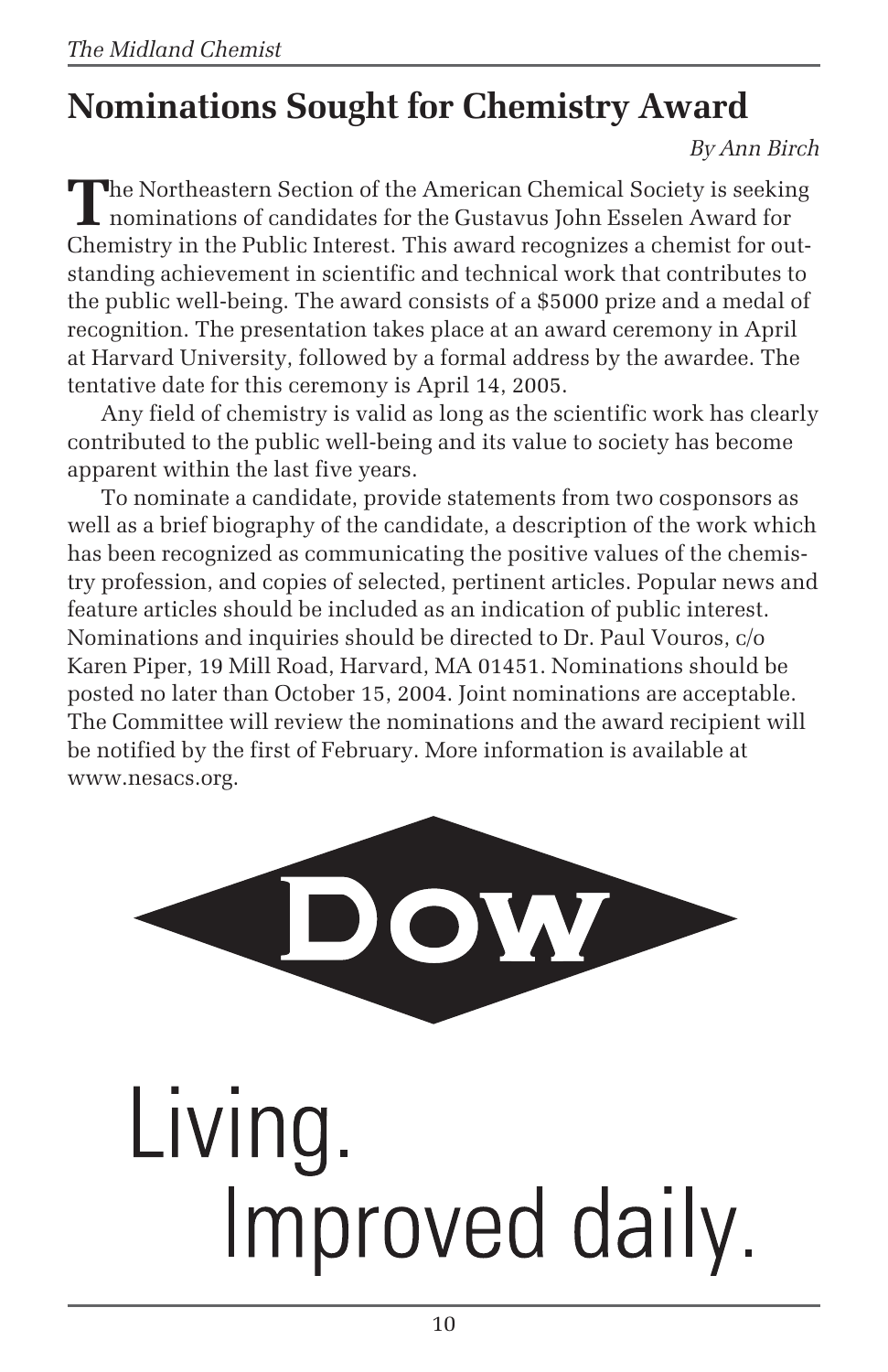### **GLRM 2004 Slated for October 17–19**

#### *By Ann Birch*

**M**orld-renowned experts will present their most recent advances in their fields during 2004 Great Lakes Regional Meeting. Recent additions to the slate of speakers include Professor John Brady from Cornell University, who will be the keynote speaker of a special session on carbohydrate research.

Several special programs have been added to the agenda, including Diversity Issues in the Chemical Sciences. On Sunday, October 17<sup>th</sup>, a panel discussion will be held on Preparing Students for the College Experience. Speakers will include Professor Shawn R. Hitchcock of Illinois State University (moderator), Professor Nicole Bennett of Appalachian State University, Darryl Prater of Eli Lilly & Company, and Dr. Jim Shoffner, retired, of the American Chemical Society Board of Directors. Monday evening will include a Project SEED poster session and a poster session on Diversity Issues and EEO. On Tuesday evening Dr. Shoffner will give the keynote address as part of the Entrepreneurship in the Chemical Sciences Symposium.

Other sessions will include: organic chemistry, solid-state NMR, organic synthetic methodology, metal mediated reactions, polyoxometalate chemistry, biodiesel, fermentation, mycotoxins, nanomaterials, carbohydrate chemistry, biochemistry, and inorganic chemistry. To review the full agenda and slate of speakers, or for more information, please visit the GLRM 2004 website at http://membership.acs.org/g/glrm04.

Special Note: You can win a three-night stay at the Pere Marquette Hotel (over a \$300.00 value). Make your reservations at the Pere Marquette and tell the hotel you're with the ACS Great Lakes Regional Meeting to be entered in the drawing. You can still be eligible for the drawing on October 1, 2004.



*Struggling with a crucial conference paper, presentation, thesis, or report? Need a manual for new equipment, a computer program, or a work process?*

*Editech is a full-service technical communication firm that specializes in chemistryrelated documentation. Contact us today!*

*Visit Editech at www.editech-mi.com or call (989) 832-7485.*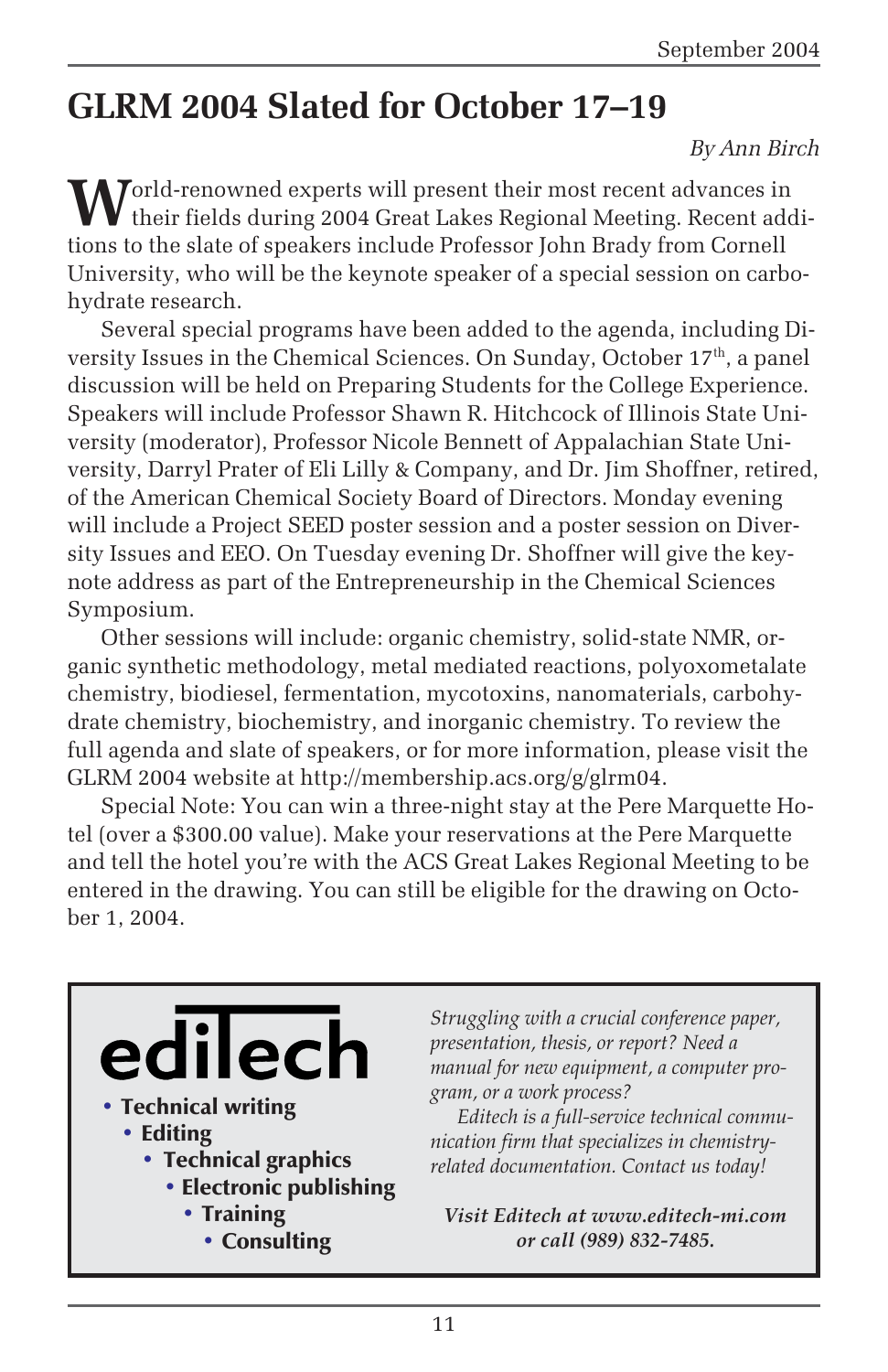*The Midland Chemist*





**October 23, 2004 10:30 a.m.–2:30 p.m.**

## **Theme: Health and Wellness**

Special Science Demonstrations for Kids of All Ages and Information on Science Programs Available in Your Area

Sponsored by the Midland Section—American Chemical Society, Delta College, and the Mid-Michigan Technician Group.

For more information, call Dave Stickles at 989-496-3273.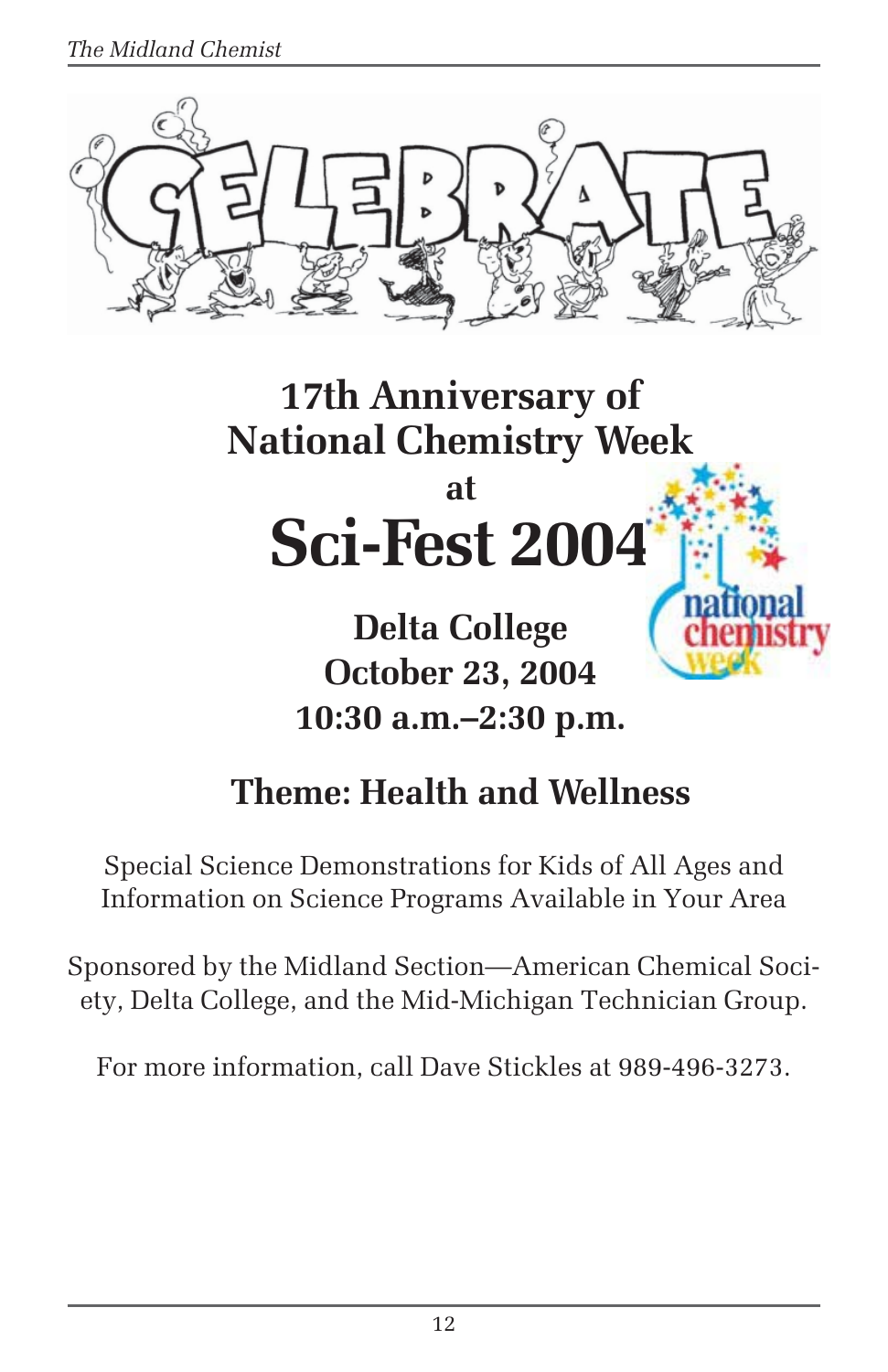## **In Past Issues of** *The Midland Chemist*

*By Wendell L. Dilling, Midland Section Historian*

- **40 Years Ago This Month**—R.A. Hickner in his column, "The Professional Chemist," wrote that professionalism carries with it several obligations. One of the foremost of these obligations is to keep up with recent developments in the chemical field. One of the means to this end is the monthly meeting. Despite the efforts of the Program Committee and the amount of money spent in this area, attendance is still at quite a low level (6–15% of total membership).
- **30 Years Ago This Month**—In his Chair Column, Gary LeGrow reported that the Board of Directors met in early August and decided that the programs originally scheduled for the fall of 1974 must go on regardless of the labor situation at Dow, in particular so that ACS members who do not work at Dow are not penalized because of this labor situation.
- **20 Years Ago This Month**—Final plans are being made for the 45th (actually 40th) Fall Scientific Meeting, to be held on Saturday, October 27, 1984 at the H.H. Dow High School. Symposium topics will include: Applied Laser Technology, Toxicology Today, Monomers for Product Diversification and Specialization, Adhesives and Sealants, Epidemiology—Health Science of the 80s, and New Dow Engineering Thermoplastic Products.
- **10 Years Ago This Month**—"Bringing Science to Life in the Classroom", Hands-On Science Workshop for Elementary School Educators at the 1994 ACS Fall Scientific Meeting, November 5, at Delta College. Learn experiments that students can perform themselves to increase their knowledge, enjoyment and understanding of science. For more information, contact John Blizzard or Marvin Tegen.

#### **IMPACT ANALYTICAL:** MORE THAN A TESTING LAB - YOUR RESEARCH PARTNER

Our specialty: Using the best instruments and our collective years of staff experience to solve real-life, production-halting, career-threatening, boss-panicking problems. Quickly. Affordably. Authoritatively.

# BRING ON THE TOUGH PROBLEMS.

1910 W. St. Andrews Rd., Midland, MI 48640 Phone: 989-832-5555 info@impactanalytical.com

Fax: 989-832-5560 www.impactanalytical.com